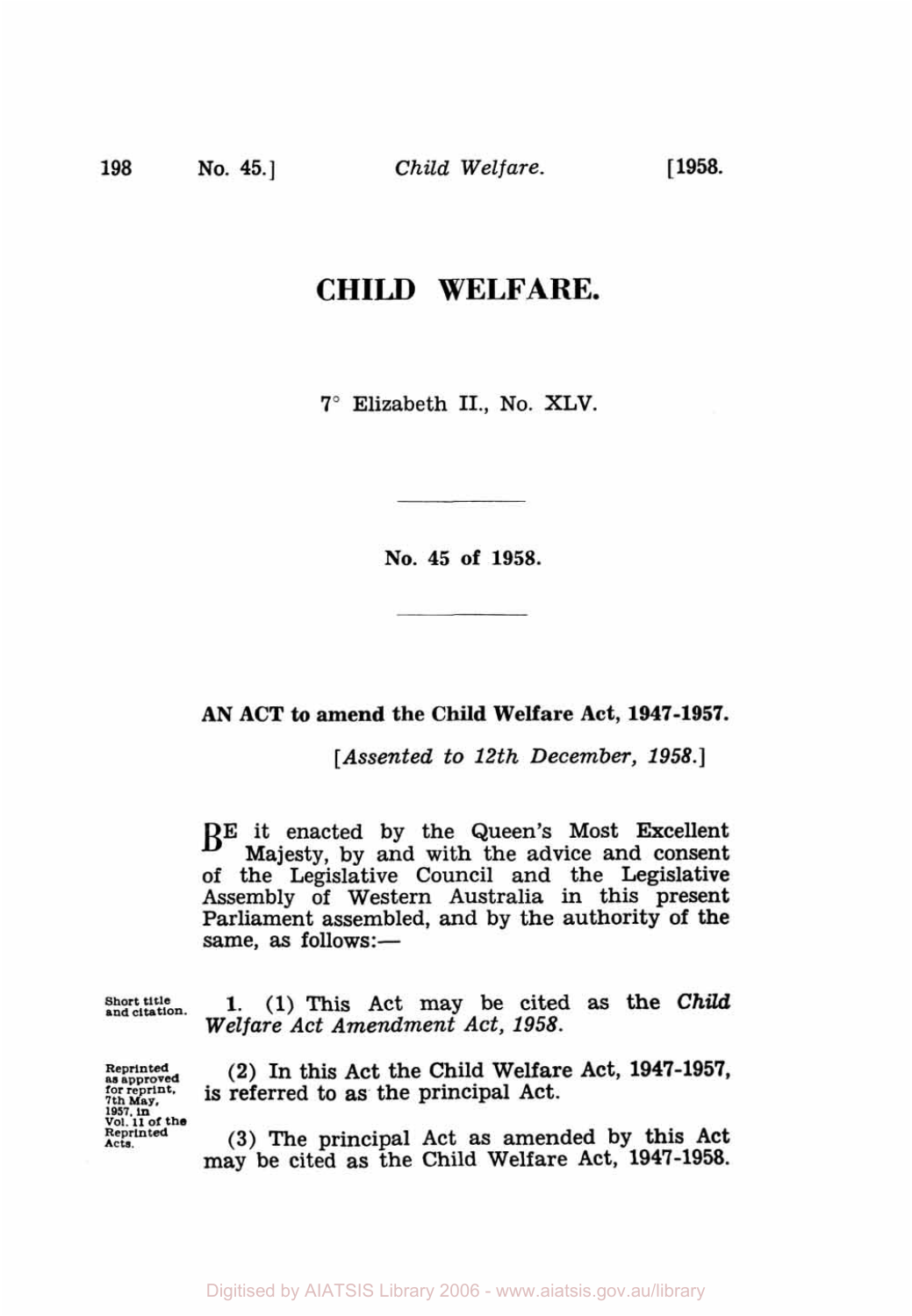section nine the following section-

**2.** The principal Act is amended by adding after **S. 9A** added.

9A. The Minister may by instrument in **Delegation.**  writing delegate to the Director authority to exercise the discretion of consent referred to in paragraph (e) of section twenty of this Act in any particular case, and may in similar manner cancel a delegation so conferred.

**3. Section twenty B of the principal Act is**  $_{\text{amended}}^{S. 20B}$ amended by adding after the word, "offence" being the last word in subsection (2), the passage, "if the hearing took place before the expiration of a period of thirty days from and after the day of the coming **into** operation of the Child Welfare Act Amendment Act, **1958;** but if the hearing takes place after the expiration of that period-by a Children's Court constituted by such a magistrate and also one other member of the Children's Court, but in any case the decision of the magistrate shall prevail and shall be the decision of the Children's Court".

**4. The** principal Act is amended by adding after **S. 47A added**  section forty-seven the following section—

**47A. (1)** Where it appears to the Minister that a person has, whether before or after the <sup>to commit child to the</sub></sup> coming into operation **of** the Child Welfare Act Amendment Act, **1958,** placed a child in the care of another person or of a body but that maintenance for the child is not being paid to that other person or body by the person responsible for payment **of** the maintenance, the Minister may, by written order signed by him, commit the child to the care of the Department.

**(2)** Unless modified or **cancelled** on appeal brought under this section, an order made under subsection (1) **of** this section has effect according to its tenor.

**(3)** Before the Minister makes an order under subsection (1) of this section in respect of a child, the person responsible for placing the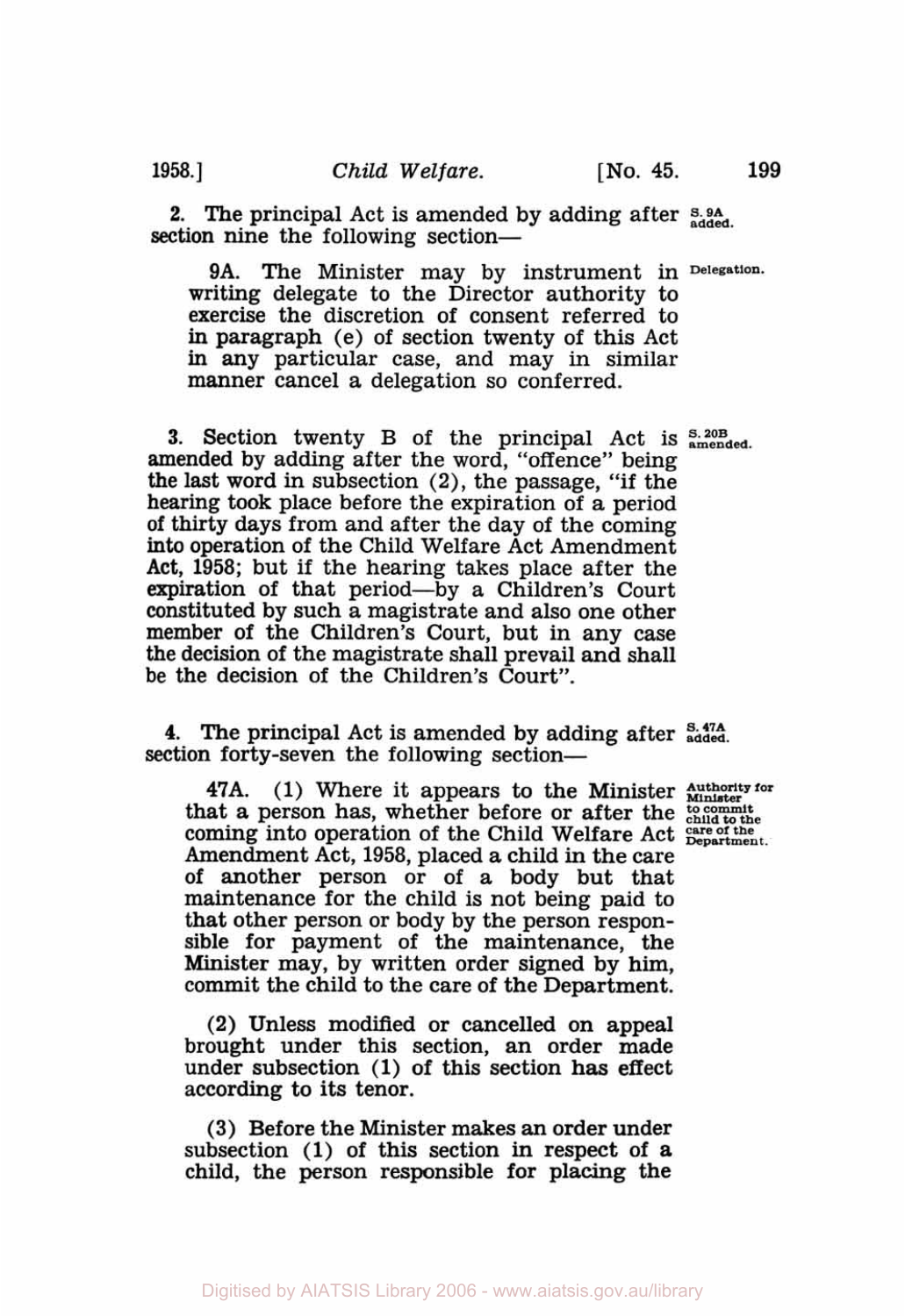child in the care of such person or body and the person responsible for payment of the maintenance and the parents of the child shall, if the whereabouts of such persons and parents are known or can be ascertained by reasonable inquiry, be notified by the Minister that he proposes to make the order, unless they show or any one or more of them shows, within such time as is specified in the notification, good cause why he should not do so.

**(4)** The Minister shall consider such representations, if any, as such persons or parents make as to why he should not make the order.

**(5) A** parent of a child in respect of whom an order made under subsection (1) of this section is in force or the person responsible as aforesaid for placing the child in the care **of**  such firstmentioned person or body may make application to a Children's Court for cancellation of the order and the release of the child from the care of the State and the Court may grant the application unconditionally or subject to such conditions **as** in the circumstances of the case the Court considers just, and the Court's decision on the application shall be final and conclusive.

*S.* **49 amended.** 

**5.** Section forty-nine of the principal Act is amended by deleting the word, "female" in line two.

*s. 77*  **amended.** 

**6.** Section seventy-seven of the principal Act is amended by adding after subsection (2) the following subsection-

(2a) In order to resolve any doubt which, but for the enactment of this subsection might arise, it is hereby expressly enacted that neither a committal under subsection **(2)** of this section of a person to prison, nor service by a person of the whole or any part of a term **of**  imprisonment for which he was *so* committed, shall satisfy any part **of** his liability under **a**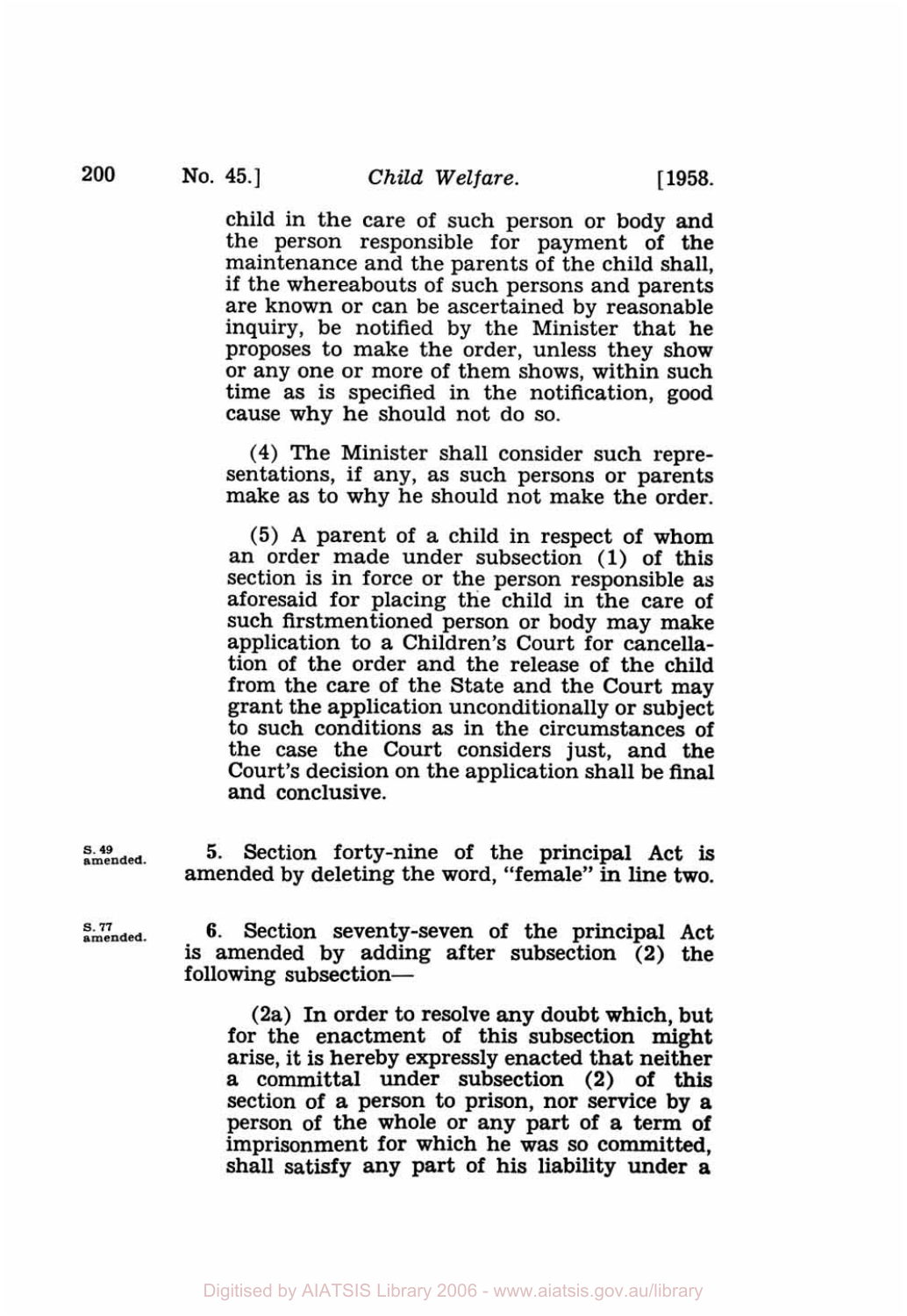maintenance order made under this Act but he shall not be liable to further imprisonment in respect **of** the same default.

**7.** Section one hundred and six of the principal  $_{\text{amended}}^{S. 106}$ Act is amended by adding after the word, "material" **in** line two of subsection **(3),** the words, "or educational".

**8.** Section one hundred and twenty-one of the  $_{\text{amended}}^{S. 121}$ principal Act is amended—

- (a) by adding after the word, "hearing" in line one, the words, "in a Children's Court or before Justices"; and
- (b) by adding after the word, "child" in line two and again in line five, the words, "or ward".

**9.** The principal Act is amended by adding after **S.** 131A section one hundred and thirty-one the following section-

131A. **(1)** Where a maintenance order has **Enforcement of payment**  been made under section sixty-nine **of** this Act *of arrears of maintenance*  by a Children's Court and payment into the **order** in court of court has been ordered, the Clerk of the Court *competent surisdiction*. at the request **of** the Director or an officer of **Cf. Deserted Wives and**  the Department, shall issue his certificate Children Act, 1901 as stating the amount due under the order at the *amended*, date of the certificate, but if payment is ordered **s. 13A.**  to be made to the Department the Director or an officer of the Department may issue **a** certicate stating the amount due under the order at the date of the certificate.

**(2)** Where money payable under the **main**tenance order so made is payable to a person or body other than the Department, that person or body may request the Director to cause a certificate mentioned in subsection (1) of this section to issue, and in the name of the Department to cause proceedings to be taken under this section on behalf of the person or body for recovery of the amount stated in the certificate, and the Director may comply with the request.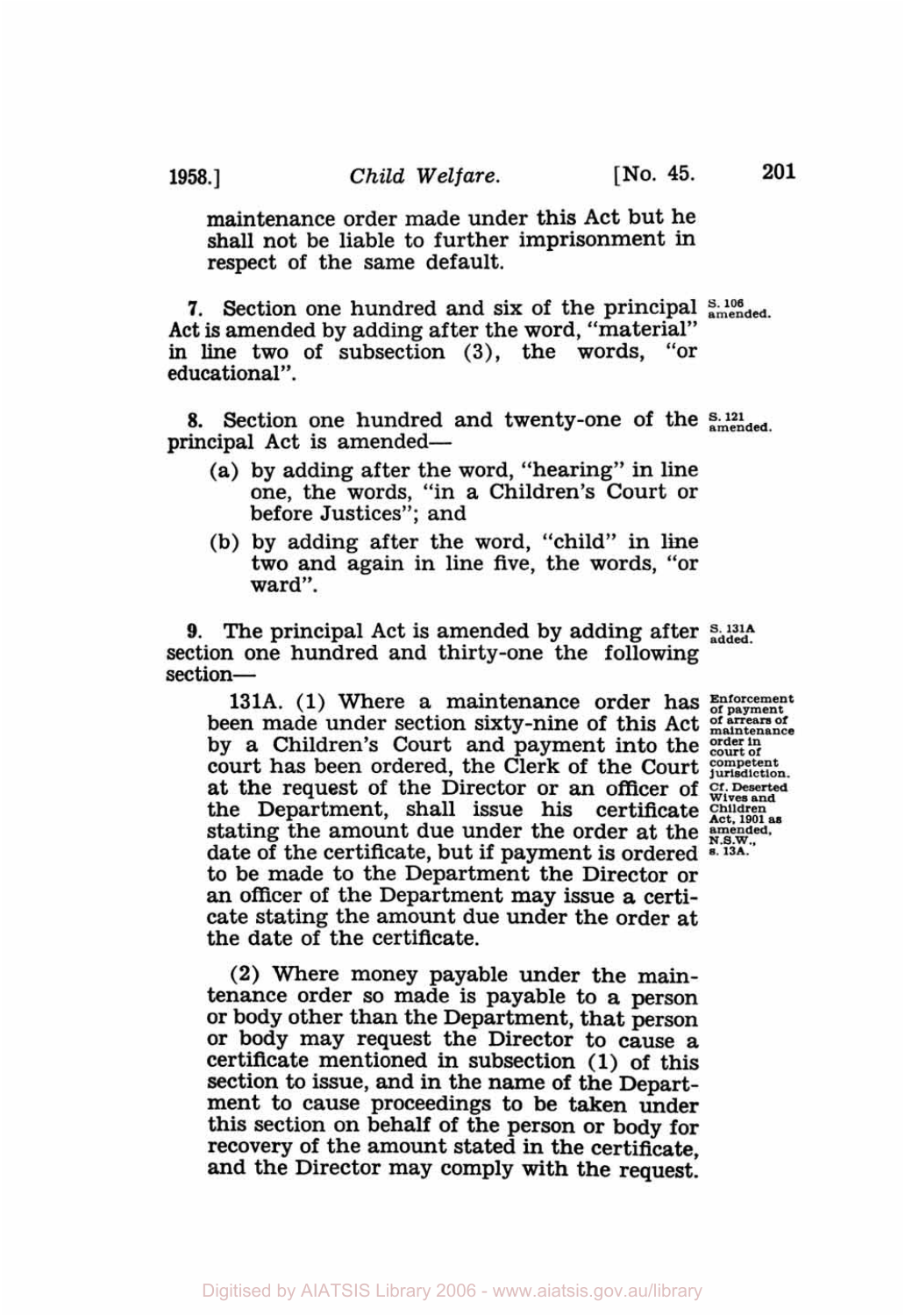**(3)** The Director or an officer of the Department may, either on behalf of the Department, or on behalf of a person or body referred to in subsection (2) of this section, file or cause **a**  certificate *so* issued to be filed in a local court if the amount shown in the certificate is within the jurisdiction of a local court, or otherwise in the Supreme Court, and the clerk of the local court or, as the case may be, the appropriate officer of the Supreme Court, shall enter judgment for the Department for the amount stated to be due in the certificate together with the amount of such fees, if any, as are paid for the certificate and for filing it and entering judgment.

**(4)** A judgment *so* entered may be enforced in any manner in which a final judgment in an action in the local court or, as the case may be, in the Supreme Court may be enforced.

(5) Rules of court may be made to prescribe the practice and procedure in the Supreme Court and in local courts to be observed in connection with the filing of certificates and entering of judgments in pursuance of this section and the fees to be paid.

**s. 146C added. 10.** The principal Act **is** amended by adding after section one hundred and forty-six B the following section-

**Exemption 146C.** A person who occupies or has occupied the office of Minister, Director, or officer of the **personal liability** the office of Minister, Director, or officer of the Department, or who otherwise carries out or has carried out any duty or function under this Act, is not personally liable for anything done or omitted in good faith in, or in connection with, the exercise or purported exercise of any power conferred or which purports to be conferred, or the carrying out of any duty imposed or which purports to be imposed, by this Act.